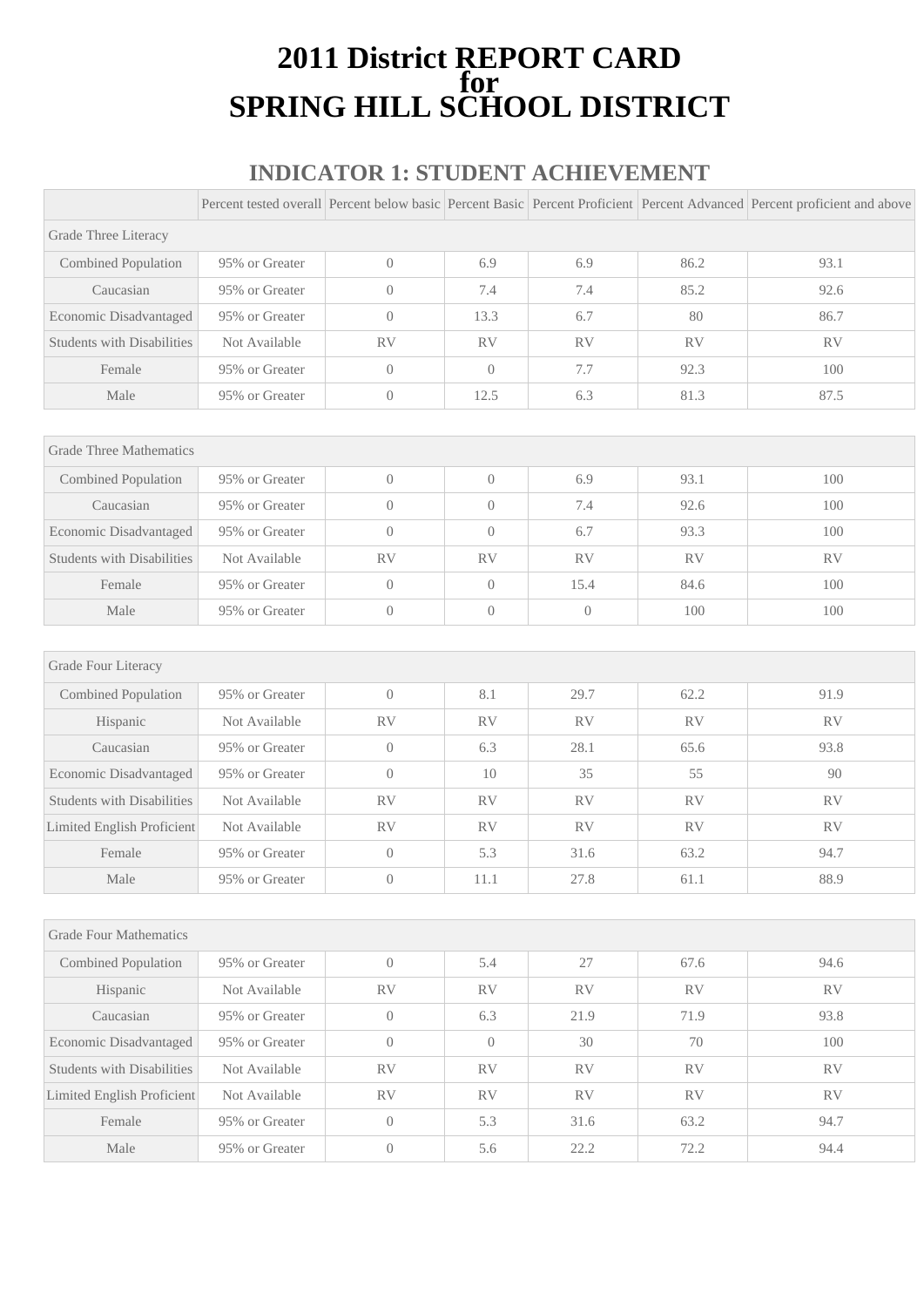| Grade Five Literacy               |                |                  |            |                        |            |            |
|-----------------------------------|----------------|------------------|------------|------------------------|------------|------------|
| Combined Population               | 95% or Greater | $\overline{0}$   | 13.3       | 33.3                   | 53.3       | 86.7       |
| Caucasian                         | 95% or Greater | $\overline{0}$   | 13.6       | 31.8                   | 54.5       | 86.4       |
| Economic Disadvantaged            | 95% or Greater | $\overline{0}$   | 15.8       | 36.8                   | 47.4       | 84.2       |
| <b>Students with Disabilities</b> | Not Available  | <b>RV</b>        | RV         | <b>RV</b>              | <b>RV</b>  | ${\rm RV}$ |
| Female                            | 95% or Greater | $\overline{0}$   | 8          | 32                     | 60         | 92         |
| Male                              | 95% or Greater | $\boldsymbol{0}$ | 20         | 35                     | 45         | 80         |
|                                   |                |                  |            |                        |            |            |
| <b>Grade Five Mathematics</b>     |                |                  |            |                        |            |            |
| Combined Population               | 95% or Greater | 2.2              | 11.1       | 35.6                   | 51.1       | 86.7       |
| Caucasian                         | 95% or Greater | 2.3              | 11.4       | 34.1                   | 52.3       | 86.4       |
| Economic Disadvantaged            | 95% or Greater | $\overline{0}$   | 10.5       | 36.8                   | 52.6       | 89.5       |
| <b>Students with Disabilities</b> | Not Available  | <b>RV</b>        | <b>RV</b>  | <b>RV</b>              | <b>RV</b>  | <b>RV</b>  |
| Female                            | 95% or Greater | $\boldsymbol{0}$ | 8          | 32                     | 60         | 92         |
| Male                              | 95% or Greater | 5                | 15         | 40                     | 40         | 80         |
|                                   |                |                  |            |                        |            |            |
| <b>Grade Five Science</b>         |                |                  |            |                        |            |            |
| Combined Population               | 95% or Greater | 6.7              | 17.8       | 60                     | 15.6       | 75.6       |
| Caucasian                         | 95% or Greater | 6.8              | 15.9       | 61.4                   | 15.9       | 77.3       |
| Economic Disadvantaged            | Not Available  | 5.3              | 21.1       | 63.2                   | 10.5       | 73.7       |
| <b>Students with Disabilities</b> | Not Available  | <b>RV</b>        | RV         | RV                     | RV         | <b>RV</b>  |
| Female                            | Not Available  | $\overline{4}$   | 20         | 60                     | 16         | 76         |
| Male                              | Not Available  | 10               | 15         | 60                     | 15         | 75         |
|                                   |                |                  |            |                        |            |            |
| Grade Six Literacy                |                |                  |            |                        |            |            |
| Combined Population               | 95% or Greater | 2.2              | $11.1\,$   | 46.7                   | 40         | 86.7       |
| African-American                  | Not Available  | <b>RV</b>        | RV         | RV                     | RV         | RV         |
| Hispanic                          | Not Available  | ${\rm RV}$       | ${\rm RV}$ | $\mathbb{R}\mathbf{V}$ | ${\rm RV}$ | ${\rm RV}$ |
| Caucasian                         | 95% or Greater | 2.6              | 7.9        | 47.4                   | 42.1       | 89.5       |
| Economic Disadvantaged            | 95% or Greater | $\overline{0}$   | 12.5       | 58.3                   | 29.2       | 87.5       |
| <b>Students with Disabilities</b> | Not Available  | ${\rm RV}$       | RV         | RV                     | RV         | <b>RV</b>  |
| Female                            | 95% or Greater | $\boldsymbol{0}$ | 4.5        | 40.9                   | 54.5       | 95.5       |
| Male                              | 95% or Greater | 4.3              | 17.4       | 52.2                   | 26.1       | 78.3       |
|                                   |                |                  |            |                        |            |            |
| <b>Grade Six Mathematics</b>      |                |                  |            |                        |            |            |
| Combined Population               | 95% or Greater | $\boldsymbol{0}$ | 17.8       | 24.4                   | 57.8       | 82.2       |
| African-American                  | Not Available  | ${\rm RV}$       | RV         | $\mathbb{R}\mathbf{V}$ | <b>RV</b>  | RV         |
| Hispanic                          | Not Available  | <b>RV</b>        | <b>RV</b>  | <b>RV</b>              | RV         | <b>RV</b>  |
| Caucasian                         | 95% or Greater | $\overline{0}$   | 13.2       | 28.9                   | 57.9       | 86.8       |
| Economic Disadvantaged            | 95% or Greater | $\boldsymbol{0}$ | $25\,$     | 29.2                   | 45.8       | 75         |
| <b>Students with Disabilities</b> | Not Available  | RV               | RV         | RV                     | RV         | RV         |
| Female                            | 95% or Greater | $\boldsymbol{0}$ | 22.7       | 27.3                   | 50         | 77.3       |
| Male                              | 95% or Greater | $\boldsymbol{0}$ | 13         | 21.7                   | 65.2       | 87         |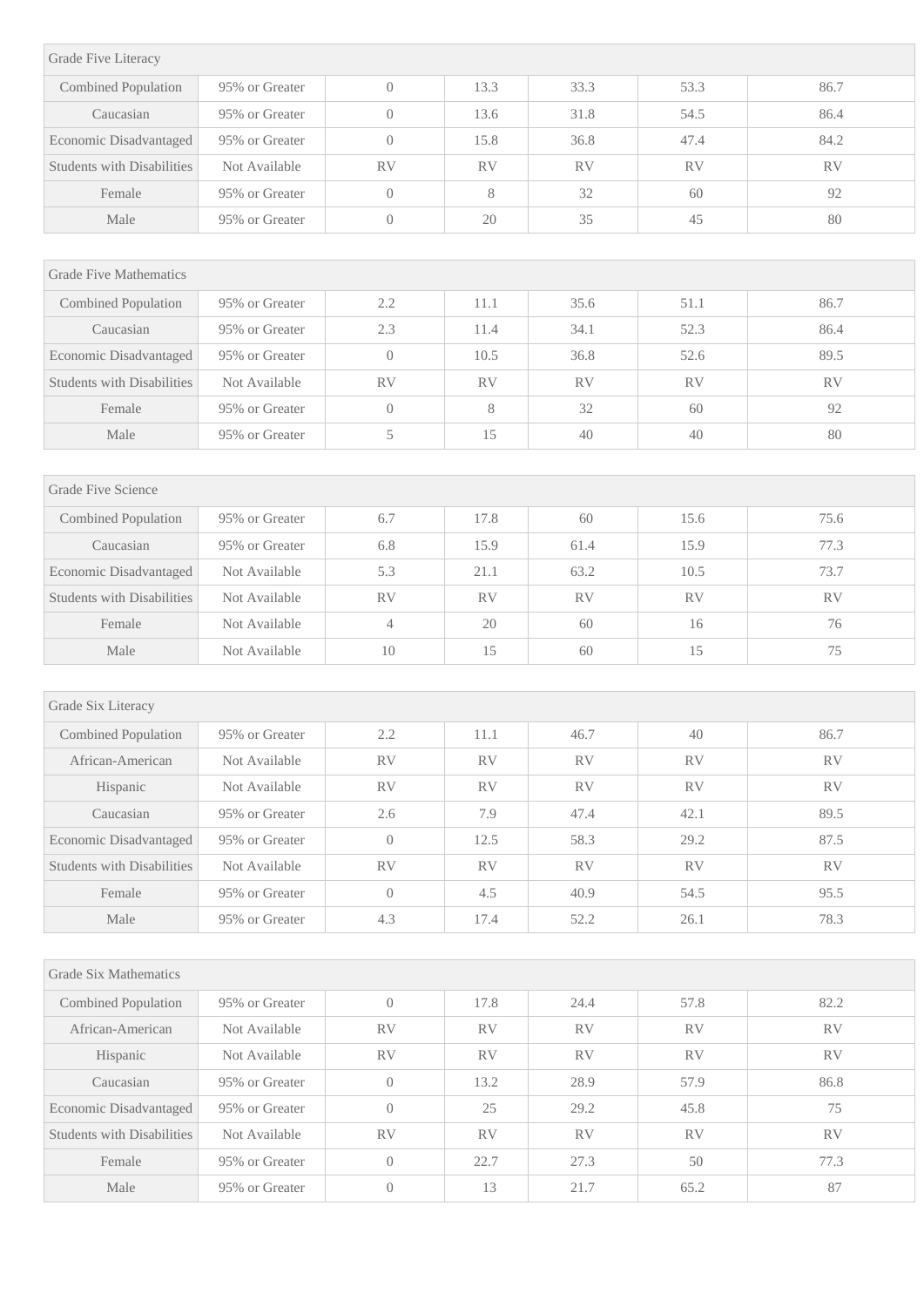| Grade Seven Literacy              |                |                |                  |            |                  |            |
|-----------------------------------|----------------|----------------|------------------|------------|------------------|------------|
| Combined Population               | 95% or Greater | $\theta$       | 16.2             | 59.5       | 24.3             | 83.8       |
| Hispanic                          | Not Available  | <b>RV</b>      | RV               | <b>RV</b>  | RV               | <b>RV</b>  |
| Caucasian                         | 95% or Greater | $\overline{0}$ | 14.7             | 64.7       | 20.6             | 85.3       |
| Economic Disadvantaged            | 95% or Greater | $\overline{0}$ | 26.7             | 46.7       | 26.7             | 73.3       |
| Limited English Proficient        | Not Available  | <b>RV</b>      | <b>RV</b>        | <b>RV</b>  | <b>RV</b>        | <b>RV</b>  |
| Female                            | 95% or Greater | $\overline{0}$ | 13.6             | 63.6       | 22.7             | 86.4       |
| Male                              | 95% or Greater | $\overline{0}$ | 20               | 53.3       | 26.7             | 80         |
|                                   |                |                |                  |            |                  |            |
| <b>Grade Seven Mathematics</b>    |                |                |                  |            |                  |            |
| Combined Population               | 95% or Greater | 2.7            | 5.4              | 35.1       | 56.8             | 91.9       |
| Hispanic                          | Not Available  | <b>RV</b>      | <b>RV</b>        | <b>RV</b>  | RV               | <b>RV</b>  |
| Caucasian                         | 95% or Greater | $\overline{0}$ | 5.9              | 38.2       | 55.9             | 94.1       |
| Economic Disadvantaged            | 95% or Greater | 6.7            | 6.7              | 40         | 46.7             | 86.7       |
| Limited English Proficient        | Not Available  | <b>RV</b>      | <b>RV</b>        | <b>RV</b>  | <b>RV</b>        | <b>RV</b>  |
| Female                            | 95% or Greater | 4.5            | 4.5              | 45.5       | 45.5             | 90.9       |
| Male                              | 95% or Greater | $\theta$       | 6.7              | 20         | 73.3             | 93.3       |
|                                   |                |                |                  |            |                  |            |
| Grade Seven Science               |                |                |                  |            |                  |            |
| Combined Population               | Not Available  | 5.4            | 37.8             | 56.8       | $\sqrt{a}$       | 56.8       |
| Hispanic                          | Not Available  | <b>RV</b>      | <b>RV</b>        | <b>RV</b>  | <b>RV</b>        | <b>RV</b>  |
| Caucasian                         | Not Available  | 2.9            | 41.2             | 55.9       | $\overline{0}$   | 55.9       |
| Economic Disadvantaged            | Not Available  | 13.3           | 53.3             | 33.3       | $\left( \right)$ | 33.3       |
| Limited English Proficient        | Not Available  | <b>RV</b>      | <b>RV</b>        | <b>RV</b>  | <b>RV</b>        | <b>RV</b>  |
| Female                            | Not Available  | 4.5            | 45.5             | 50         | $\sqrt{a}$       | 50         |
| Male                              | Not Available  | 6.7            | 26.7             | 66.7       | $\boldsymbol{0}$ | 66.7       |
|                                   |                |                |                  |            |                  |            |
| Grade Eight Literacy              |                |                |                  |            |                  |            |
| Combined Population               | 95% or Greater | 2.3            | 6.8              | 61.4       | 29.5             | 90.9       |
| Hispanic                          | Not Available  | ${\rm RV}$     | RV               | ${\rm RV}$ | RV               | ${\rm RV}$ |
| Caucasian                         | 95% or Greater | 2.4            | 7.1              | 59.5       | 31               | 90.5       |
| Economic Disadvantaged            | 95% or Greater | $4.8\,$        | $\overline{0}$   | 76.2       | 19               | 95.2       |
| <b>Students with Disabilities</b> | Not Available  | ${\rm RV}$     | <b>RV</b>        | ${\rm RV}$ | ${\rm RV}$       | <b>RV</b>  |
| Female                            | 95% or Greater | $\theta$       | $\overline{0}$   | 44.4       | 55.6             | 100        |
| Male                              | 95% or Greater | 3.8            | 11.5             | 73.1       | 11.5             | 84.6       |
|                                   |                |                |                  |            |                  |            |
| <b>Grade Eight Mathematics</b>    |                |                |                  |            |                  |            |
| Combined Population               | 95% or Greater | 6.8            | 4.5              | 61.4       | 27.3             | 88.6       |
| Hispanic                          | Not Available  | ${\rm RV}$     | RV               | ${\rm RV}$ | RV               | ${\rm RV}$ |
| Caucasian                         | 95% or Greater | 7.1            | 4.8              | 59.5       | 28.6             | 88.1       |
| Economic Disadvantaged            | 95% or Greater | 9.5            | 4.8              | 57.1       | 28.6             | 85.7       |
| <b>Students with Disabilities</b> | Not Available  | ${\rm RV}$     | ${\rm RV}$       | ${\rm RV}$ | ${\rm RV}$       | <b>RV</b>  |
| Female                            | 95% or Greater | 5.6            | $\boldsymbol{0}$ | 61.1       | 33.3             | 94.4       |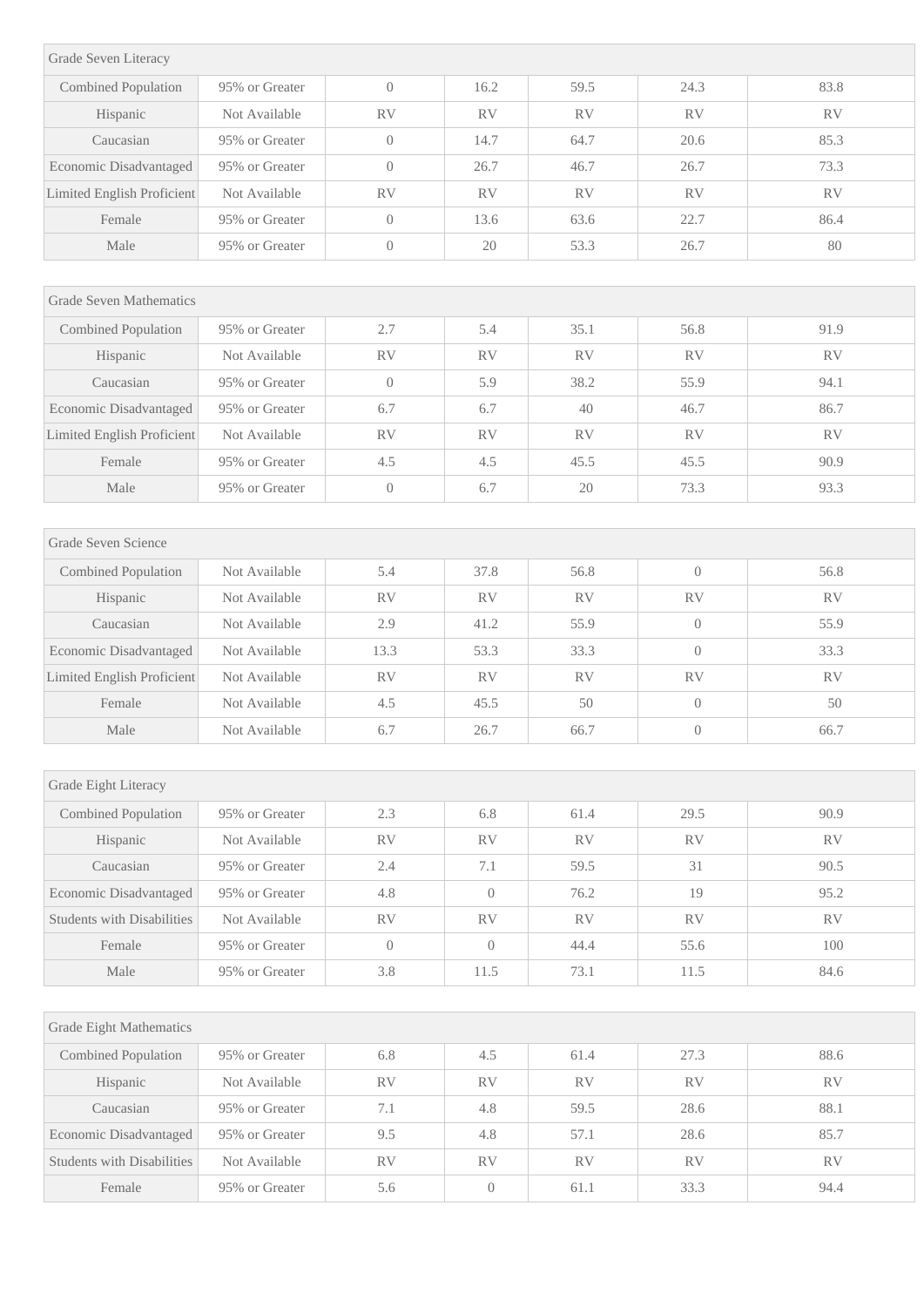| Male                              | 95% or Greater | 7.7              | 7.7            | 61.5      | 23.1           | 84.6      |
|-----------------------------------|----------------|------------------|----------------|-----------|----------------|-----------|
|                                   |                |                  |                |           |                |           |
| Grade Eleven Literacy             |                |                  |                |           |                |           |
| Combined Population               | 95% or Greater | 6.1              | 16.3           | 67.3      | 10.2           | 77.6      |
| Hispanic                          | Not Available  | <b>RV</b>        | <b>RV</b>      | <b>RV</b> | <b>RV</b>      | <b>RV</b> |
| Caucasian                         | 95% or Greater | 6.5              | 17.4           | 65.2      | 10.9           | 76.1      |
| Economic Disadvantaged            | 95% or Greater | 13               | 21.7           | 52.2      | 13             | 65.2      |
| <b>Students with Disabilities</b> | Not Available  | RV               | <b>RV</b>      | RV        | RV             | RV        |
|                                   |                |                  |                |           |                |           |
| EOC Algebra                       |                |                  |                |           |                |           |
| Combined Population               | 95% or Greater | 8.9              | 15.6           | 53.3      | 22.2           | 75.6      |
| Hispanic                          | Not Available  | RV               | <b>RV</b>      | RV        | <b>RV</b>      | RV        |
| Caucasian                         | 95% or Greater | 9.3              | 14             | 53.5      | 23.3           | 76.7      |
| Economic Disadvantaged            | 95% or Greater | 16               | 28             | 48        | 8              | 56        |
| <b>Students with Disabilities</b> | Not Available  | <b>RV</b>        | RV             | <b>RV</b> | <b>RV</b>      | <b>RV</b> |
| Female                            | 95% or Greater | 4.3              | 13             | 52.2      | 30.4           | 82.6      |
| Male                              | 95% or Greater | 13.6             | 18.2           | 54.5      | 13.6           | 68.2      |
|                                   |                |                  |                |           |                |           |
| <b>EOC</b> Geometry               |                |                  |                |           |                |           |
| Combined Population               | 95% or Greater | $\boldsymbol{0}$ | 3.9            | 52.9      | 43.1           | 96.1      |
| Caucasian                         | 95% or Greater | $\overline{0}$   | 4.1            | 53.1      | 42.9           | 95.9      |
| Economic Disadvantaged            | 95% or Greater | $\theta$         | 5              | 60        | 35             | 95        |
| Female                            | 95% or Greater | $\boldsymbol{0}$ | $\overline{0}$ | 54.5      | 45.5           | 100       |
| Male                              | 95% or Greater | $\theta$         | 6.9            | 51.7      | 41.4           | 93.1      |
|                                   |                |                  |                |           |                |           |
| Biology                           |                |                  |                |           |                |           |
| Combined Population               | Not Available  | 12.5             | 53.1           | 31.3      | 3.1            | 34.4      |
| Caucasian                         | Not Available  | 13.3             | 53.3           | 30        | 3.3            | 33.3      |
| Economic Disadvantaged            | Not Available  | 27.3             | 45.5           | 27.3      | $\,0\,$        | 27.3      |
| Female                            | Not Available  | 7.7              | 76.9           | 15.4      | $\overline{0}$ | 15.4      |
| Male                              | Not Available  | 15.8             | 36.8           | 42.1      | 5.3            | 47.4      |

#### **Number of Recently Arrived LEP Students Not Assessed in Literacy**

| Grade Three                     | $\overline{0}$ |
|---------------------------------|----------------|
| Grade Four                      | $\overline{0}$ |
| Grade Five                      | $\overline{0}$ |
| Grade Six                       | $\overline{0}$ |
| Grade Seven                     | $\overline{0}$ |
| Grade Eight                     | $\overline{0}$ |
| Grade Eleven                    | $\overline{0}$ |
| Total                           | $\overline{0}$ |
| Norm-Reference Test (ITBS)      |                |
| Grade One Reading Comprehension | 67             |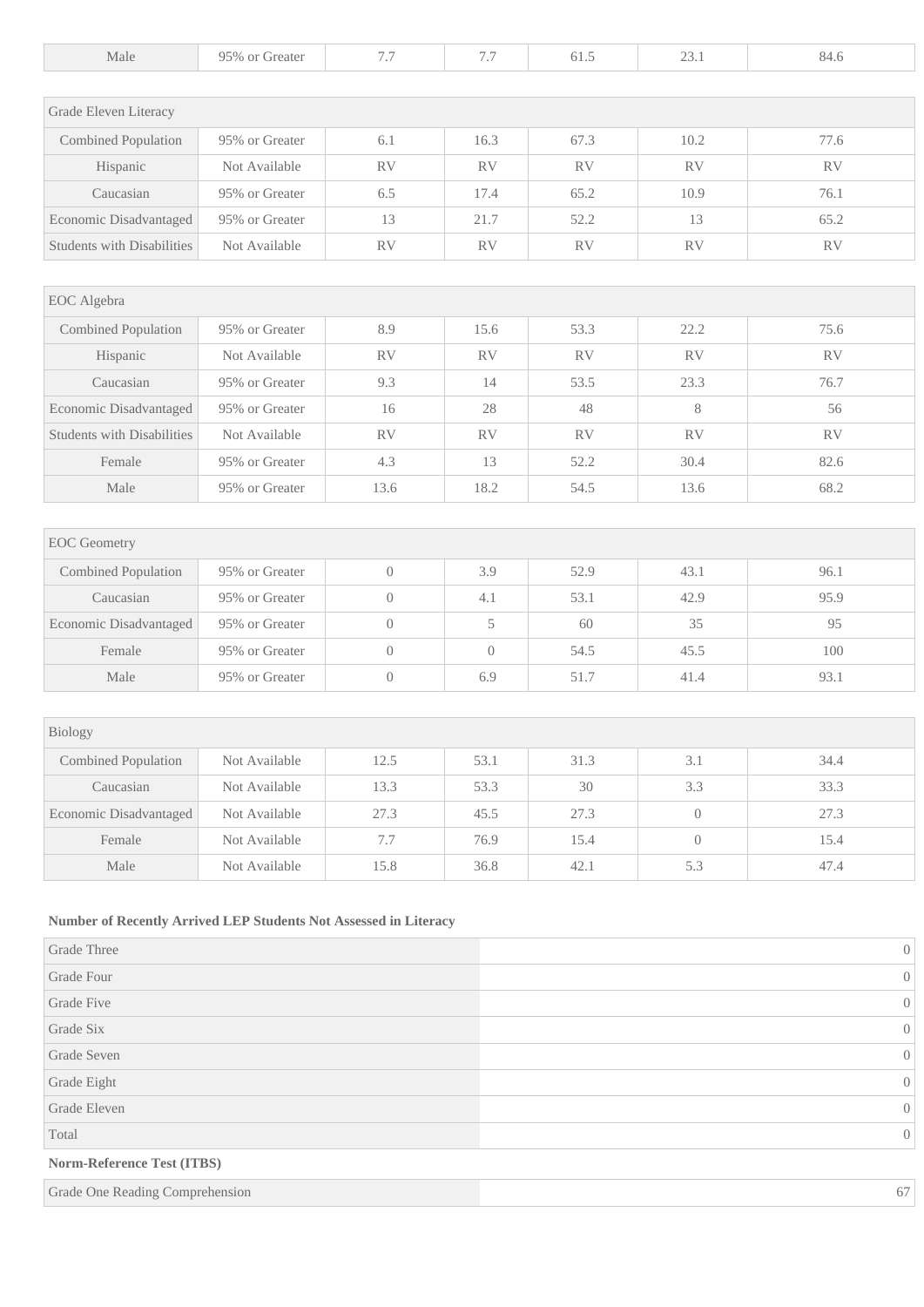| Grade One Math Problems                                               | 64             |
|-----------------------------------------------------------------------|----------------|
| Grade Two Reading Comprehension                                       | 86             |
| <b>Grade Two Math Problems</b>                                        | 83             |
| Grade Three Reading                                                   | 67             |
| <b>Grade Three Math</b>                                               | 82             |
| Grade Four Reading                                                    | 32             |
| Grade Four Math                                                       | 38             |
| Grade Five Reading                                                    | 68             |
| Grade Five Math                                                       | 72             |
| Grade Five Science                                                    | 72             |
| Grade Six Reading                                                     | 61             |
| Grade Six Math                                                        | 61             |
| Grade Seven Reading                                                   | 56             |
| Grade Seven Math                                                      | 65             |
| Grade Seven Science                                                   | 69             |
| Grade Eight Reading                                                   | 64             |
| Grade Eight Math                                                      | 64             |
| Grade Nine Reading Comprehension                                      | 54             |
| Grade Nine Math Concepts and Problems                                 | 58             |
| <b>American College Test (ACT)</b>                                    |                |
| Number of Students Taking Voluntary Universal ACT                     |                |
| District Provided College Prep for Students Taking ACT in Grades 9-11 | Y              |
| Number of Students in College Preparatory Enrichment Program (CPEP)   | 11             |
| Number of Students Taking ACT in Grades 9-11                          | 54             |
| Number of Students Taking ACT in Grade 12                             | 19             |
| Mathematics                                                           | 20.9           |
| Science                                                               | 20.3           |
| English                                                               | 19.8           |
| Composite                                                             | 19.9           |
| Reading                                                               | 20.9           |
| <b>Scholastic Assessment Test (SAT)</b>                               |                |
| Number of Students Taking SAT College Admission Test                  |                |
| <b>SAT Critical Reading Mean</b>                                      |                |
| <b>SAT Math Mean</b>                                                  |                |
| <b>SAT Writing Mean</b>                                               |                |
| <b>Advanced Placement Courses (AP)</b>                                |                |
| Number of Students Taking AP courses                                  | 41             |
| Number of AP exams taken                                              | 49             |
| Number of Exams scored 3,4 or 5                                       | $\mathfrak{Z}$ |
| Number of Students Taking International Baccalaureate Courses         |                |

# **INDICATOR 2: SCHOOL PERFORMANCE**

**No Child Left Behind Met Adequate Yearly Progress (AYP)**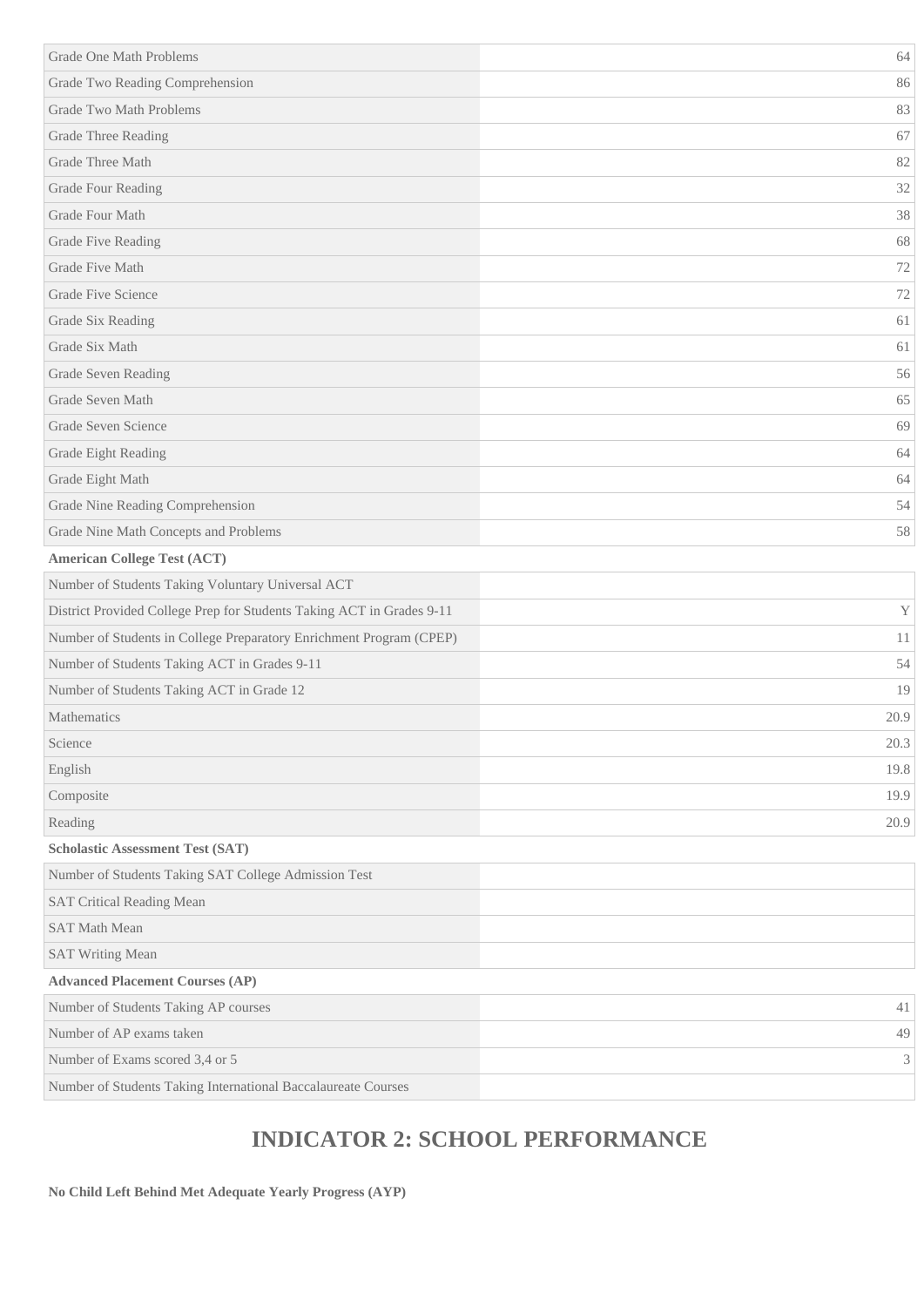| Achieving Standards                        | $\mathbf{2}$     |
|--------------------------------------------|------------------|
| First Year Not to Meet Standards (Alert)   | $\overline{0}$   |
| Year One of Targeted School Improvement    | $\overline{0}$   |
| Year Two of Targeted School Improvement    | $\sqrt{a}$       |
| Targeted Corrective Action                 | $\mathbf{0}$     |
| Targeted Intensive School Improvement      | $\theta$         |
| Targeted Restructuring                     | $\theta$         |
| Year One of Whole School Improvement       | $\overline{0}$   |
| Year Two of Whole School Improvement       | $\theta$         |
| Whole School Corrective Action             | $\sqrt{a}$       |
| Whole School Intensive Improvement         | $\theta$         |
| Whole School Intensive Restructuring       | $\theta$         |
| <b>State Directed</b>                      | $\theta$         |
| <b>Improvement School Rating (Gains)</b>   |                  |
| 1-Schools in Need of Immediate Improvement | $\overline{0}$   |
| 2-Schools Approaching Standards (Alert)    | $\mathfrak{2}$   |
| 3-Schools Meeting Improvement Standards    | $\theta$         |
| 4-Schools Exceeding Improvement Standards  | $\theta$         |
| 5-Schools of Excellence for Improvement    | $\sqrt{a}$       |
| <b>Performance School Rating (Status)</b>  |                  |
| 1-Schools in Need of Immediate Improvement | $\overline{0}$   |
| 2-Schools on Alert                         | $\sqrt{a}$       |
| 3-Schools Meeting Standards                | $\theta$         |
| 4-Schools Exceeding Standards              | 1                |
| 5-Schools of Excellence                    | 1                |
| <b>Annual Accreditation Status</b>         |                  |
| Accredited                                 | $\mathbf{2}$     |
| Accredited-Cited                           | $\boldsymbol{0}$ |
| Accredited-Probationary                    | $\boldsymbol{0}$ |
|                                            |                  |
| Attendance rate                            | 96.9             |
|                                            |                  |
| Dropout rate                               | 0.8              |
|                                            |                  |
| <b>Combined Population Graduation Rate</b> | 86.7             |
| African American Graduation Rate           | <b>RV</b>        |
| Hispanic Graduation Rate                   | NA               |
| Caucasian Graduation Rate                  | 86.2             |
| Economically Disadvantaged Graduation Rate | 90.9             |
| Limited English Proficient Graduation Rate | NA               |
| Students with a Disability Graduation Rate | ${\rm RV}$       |
|                                            |                  |
|                                            |                  |

Grade Inflation Rate

0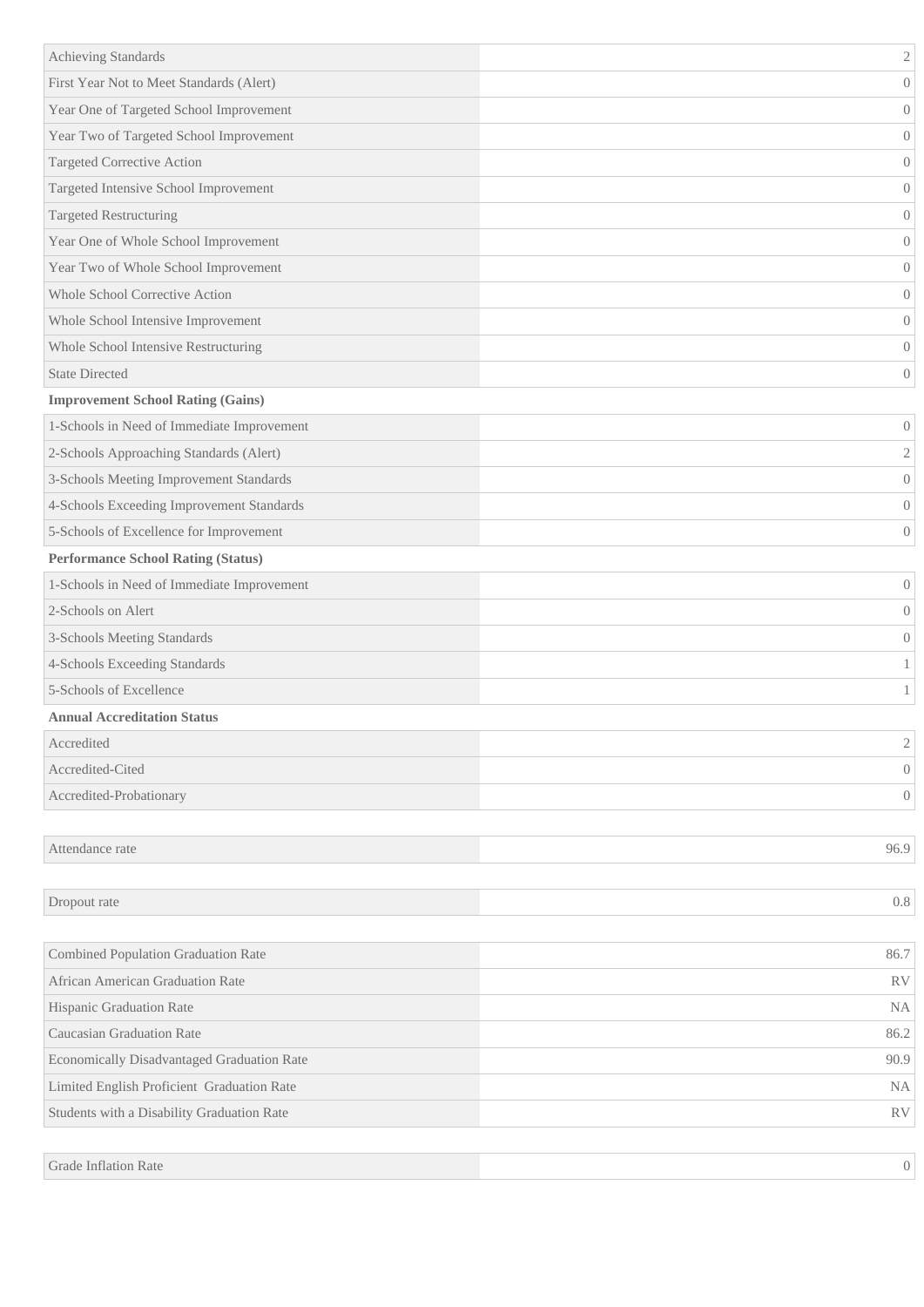October Enrollment 511

#### **INDICATOR 3: RETENTION**

| Number of Students Retained at Grade One    | 4                |
|---------------------------------------------|------------------|
| Percent of Students Retained at Grade One   | 12.5             |
| Number of Students Retained at Grade Two    | $\Omega$         |
| Percent of Students Retained at Grade Two   | $\Omega$         |
| Number of Students Retained at Grade Three  | $\overline{0}$   |
| Percent of Students Retained at Grade Three | $\Omega$         |
| Number of Students Retained at Grade Four   | $\Omega$         |
| Percent of Students Retained at Grade Four  | $\left( \right)$ |
| Number of Students Retained at Grade Five   | $\Omega$         |
| Percent of Students Retained at Grade Five  | $\overline{0}$   |
| Number of Students Retained at Grade Six    | $\Omega$         |
| Percent of Students Retained at Grade Six   | $\Omega$         |
| Number of Students Retained at Grade Seven  | $\left( \right)$ |
| Percent of Students Retained at Grade Seven | $\Omega$         |
| Number of Students Retained at Grade Eight  | $\Omega$         |
| Percent of Students Retained at Grade Eight | $\overline{0}$   |

### **INDICATOR 4: SAFE & ORDERLY ENVIRONMENT**

| Discipline Policies Distributed to Parents | $\mathbf{V}$ |
|--------------------------------------------|--------------|
| Discipline Training Provided to Staff      | Y            |
| Parental Involvement Plan Adopted          | Y            |
| Expulsions                                 | $\Omega$     |
| Weapons Incidents                          | $\Omega$     |
| <b>Staff Assaults</b>                      | $\Omega$     |
| <b>Student Assaults</b>                    | 0            |

# **INDICATOR 5: TEACHER QUALITY**

| Percent of Teachers Completely Certified (Licensed)        | 97.7             |
|------------------------------------------------------------|------------------|
| Percent Teaching with Emergency/ Provisional Credentials   | 2.3              |
| Percent of Teachers with Bachelor's Degree                 | 56.8             |
| Percent of Teachers with Master's Degree                   | 40.9             |
| Percent of Teachers with Advanced Degree                   | 2.3              |
| <b>Teachers in High Poverty Schools</b>                    |                  |
| Percent of Classes not Taught by Highly Qualified Teachers |                  |
| <b>Teachers in Low Poverty Schools</b>                     |                  |
| Percent of Classes not Taught by Highly Qualified Teachers | $\left( \right)$ |
| <b>Aggregate all Economic Levels</b>                       |                  |
| Percent of Classes not Taught by Highly Qualified Teachers | $\theta$         |